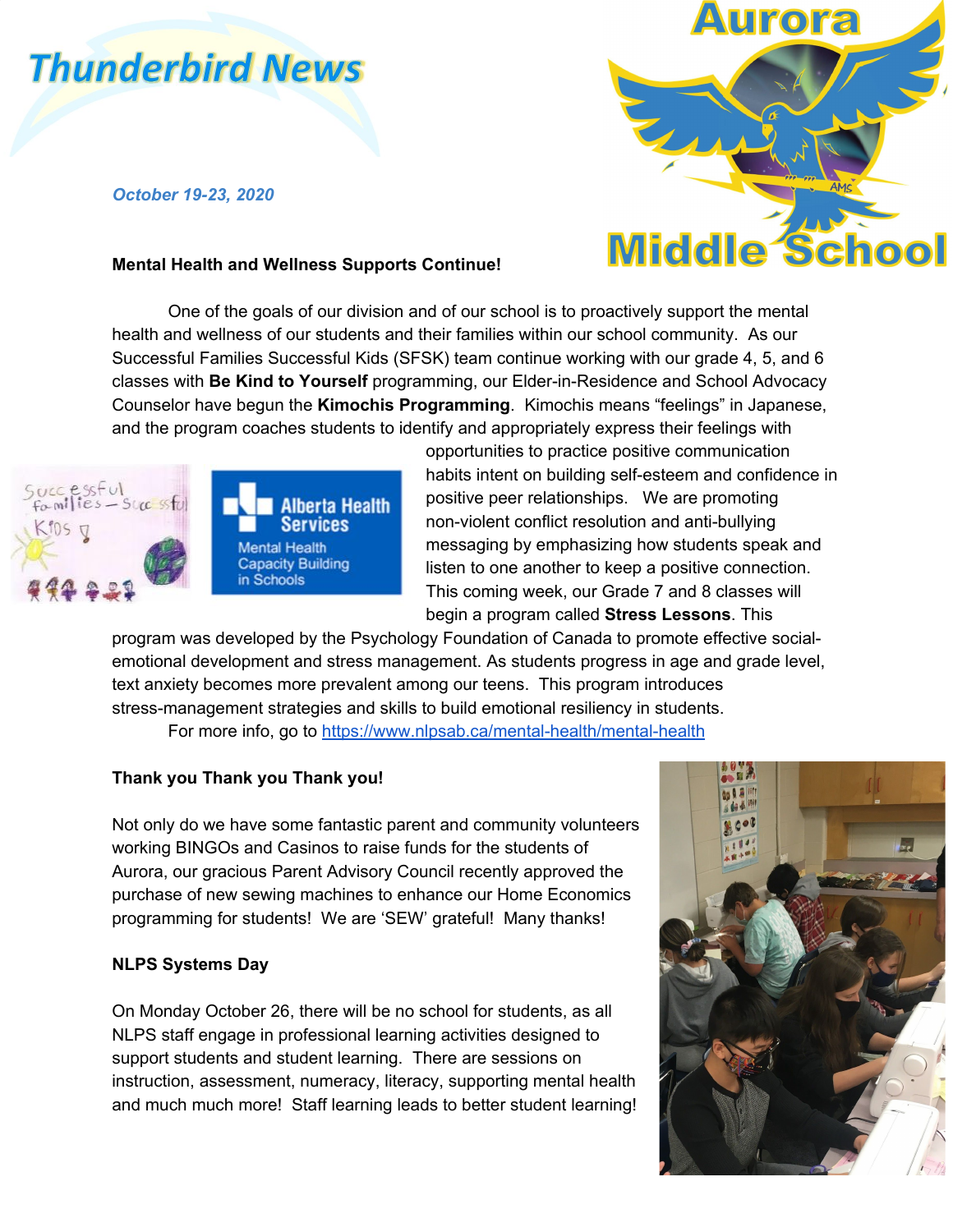#### **Dress for the Weather!**

Brrrrr!! It's getting cold outside, and because of Covid precautions, your child will be remaining with their grade cohort for recess. Please dress them for the weather. Cohorting and other precautions have changed the look of non-instructional time, and because of this, when it is time to go outside, then your child must go outside. Many students (especially in grades 7 and 8) are trying to convince our staff to let them back inside before their recess time is up, but there are no indoor areas with supervision at that time; all our staff are supervising in their designated spaces to maintain cohorting and enhanced safety. **Parents/Guardians must send your child prepared for fresh air and exercise by dressing appropriately for the temperatures.** When a decision is made that inclement weather prevents outside time, then all supervisors will remain inside with all students inside in their classes. We also notice some students are trying to return to previous practices (such as lengthy visits with friends in bathrooms or walking through the school unnecessarily). For safety reasons, we cannot allow students to be unsupervised at unstructured times, and we are trying to reduce the movement through the building and prevent avoidable cohort interactions. We ask parents to support the school by reinforcing the importance of this and explaining this necessity to them in terms they understand so our staff can continue to provide a safe environment for your child. Thank you!

## **Halloween Celebrations at Aurora - SAFETY FIRST !**

Students will be permitted to come to school in costume on Friday October 30, though parents must note very specific guidelines. Because our Covid precautions will not change, students must still wear their AHS approved mask; this means they cannot have a halloween mask of any kind that inhibits the proper wearing of their appropriate face covering. No face coverings except for your Covid-face covering! As well, no weapon-like costume accessories will be permitted (no swords, guns, knives, etc.). For safety reasons, Halloween activities must be conducted by cohorted class. Students should also be reminded that sharing of candy and other snacks is strongly discouraged so we can prevent the spread of illness. Teachers will ensure that if snacks are shared it will be done so by staff with appropriate safety precautions. Please note that parents will not be permitted to enter school to help with costumes, so keep that in mind when choosing a school appropriate costume.

# **Pre-Order Lunch and Snack Cards - Saturday Night**

All lunch orders must be made by midnight on the **Saturday before** that week of school. Go to <https://nlsd.schoolcashonline.com/> to order for lunches or for concession cards. We aren't using any physical cards for our 'concession cards', so note that each **Tuesday morning**, any funds you've added to your child will be added to your child's card in the cafeteria. The snack list should be now online and will be updated accordingly. If you need to register for this service, Please Register Online: